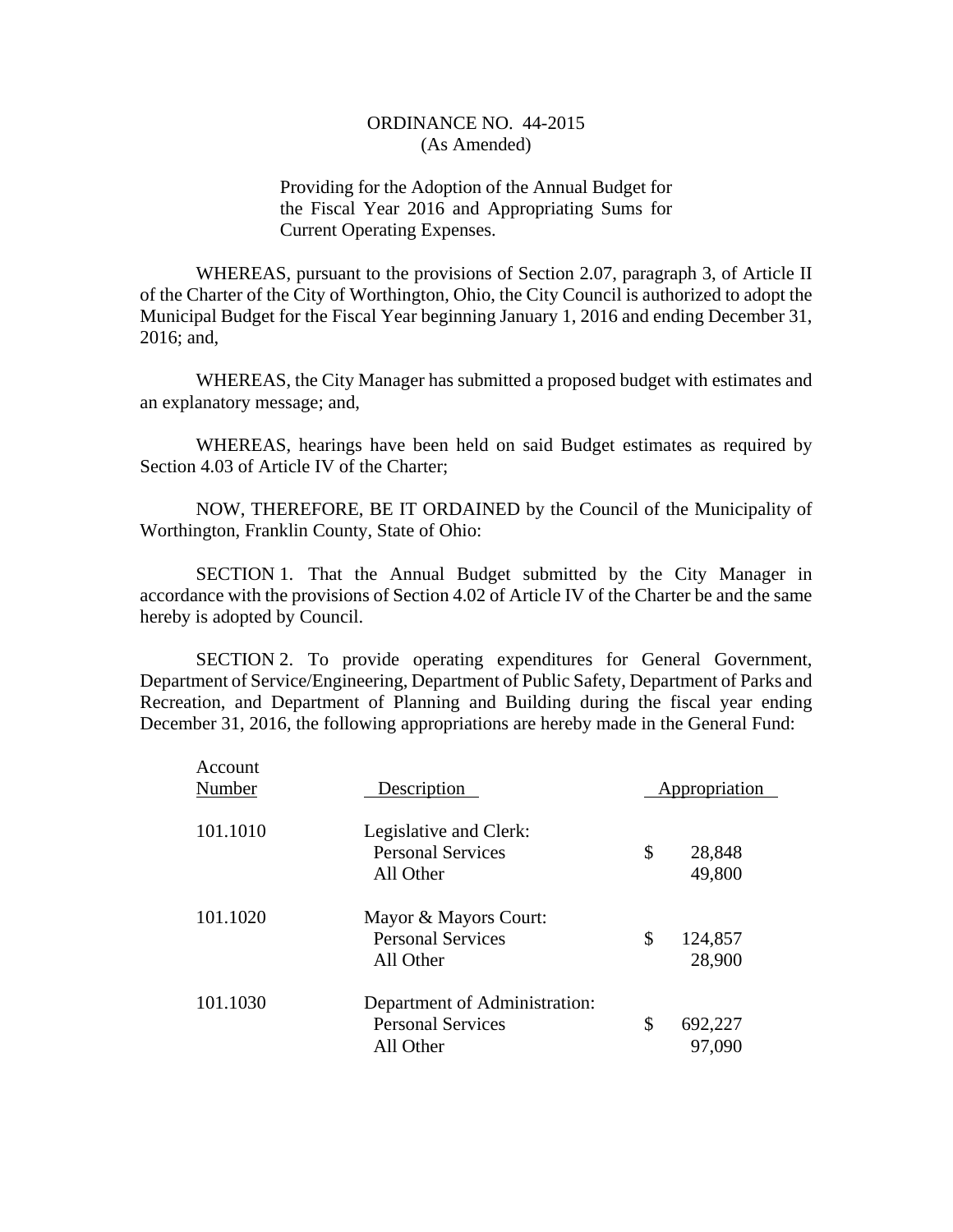| Account<br><b>Number</b> | <b>Description</b>                                                         | <b>Appropriation</b>       |
|--------------------------|----------------------------------------------------------------------------|----------------------------|
| 101.1040                 | Department of Personnel:<br><b>Personal Services</b><br>All Other          | \$<br>436,604<br>32,900    |
| 101.1050                 | Department of Finance & Taxation:<br><b>Personal Services</b><br>All Other | \$<br>448,977<br>1,095,400 |
| 101.1060                 | Department of Law:<br><b>Personal Services</b><br>All Other                | \$<br>274,094<br>216,600   |
| 101.1070                 | Economic Development:<br><b>Personal Services</b><br>All Other             | \$<br>141,868<br>223,600   |
| 101.1080                 | <b>Legal Advertising</b>                                                   | \$<br>25,000               |
| 101.1090                 | <b>County Auditor Deductions</b>                                           | \$<br>99,300               |
| 101.1100                 | <b>Board of Health</b>                                                     | \$<br>60,000               |
| 101.1110                 | <b>Transfers</b>                                                           | \$<br>875,000              |
| 101.1120                 | <b>Contractual Services/Refuse</b>                                         | \$<br>950,000              |
| 101.1130                 | <b>Utilities</b>                                                           | \$<br>$-0-$                |
| 101.1140                 | <b>Special Group Activities</b>                                            | \$<br>110,748              |
| 101.1150                 | Contingency Account                                                        | \$<br>50,000               |
| 101.1160                 | M.I.S. Services:<br><b>Personal Services</b><br>All Other                  | \$<br>332,958<br>135,000   |
| 101.1170                 | Lodging Tax                                                                | \$<br>140,000              |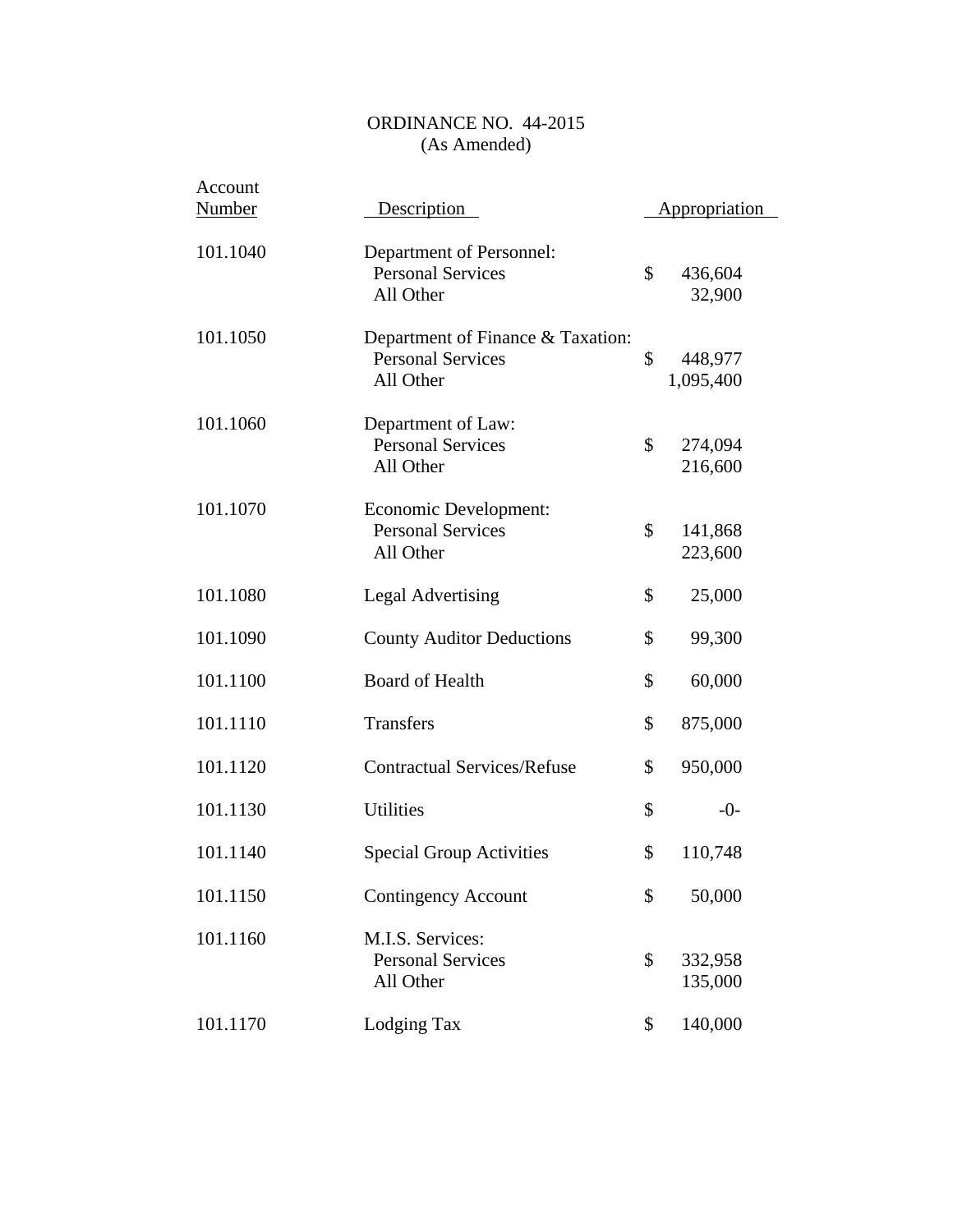| Account       |                                                 |               |                      |
|---------------|-------------------------------------------------|---------------|----------------------|
| <b>Number</b> | <b>Description</b>                              |               | <b>Appropriation</b> |
| 101.1180      | <b>Cultural Arts Center</b>                     | \$            | 246,500              |
|               | <b>Total General</b>                            |               |                      |
|               | Government                                      | $\mathcal{S}$ | 6,916,272            |
|               | <b>Department of Safety: Division of Police</b> |               |                      |
| 101.2010      | Administration:                                 |               |                      |
|               | <b>Personal Services</b>                        | \$            | 162,964              |
|               | All Other                                       |               | 23,800               |
| 101.2020      | <b>Community Service:</b>                       |               |                      |
|               | <b>Personal Services</b>                        |               | \$3,185,639          |
|               | All Other                                       |               | 21,100               |
| 101.2030      | <b>Support Service:</b>                         |               |                      |
|               | <b>Personal Services</b>                        | \$            | 1,980,347            |
|               | All Other                                       |               | 308,250              |
|               | <b>Total Division of</b>                        |               |                      |
|               | <b>Police</b>                                   | $\mathcal{S}$ | 5,682,100            |
|               |                                                 |               |                      |
|               | <b>Department of Service/Engineering</b>        |               |                      |
| 101.3010      | Administration:                                 |               |                      |
|               | <b>Personal Services</b>                        | \$            | 688,178              |
|               | All Other                                       |               | 153,350              |
| 101.3040      | Buildings & Structures Maint:                   |               |                      |
|               | <b>Personal Services</b>                        | \$            | 279,836              |
|               | All Other                                       |               | 180,000              |
| 101.3050      | <b>Grounds Maintenance:</b>                     |               |                      |
|               | <b>Personal Services</b>                        | \$            | 458,918              |
|               | All Other                                       |               | 300,000              |
| 101.3060      | Sanitation                                      | \$            | 26,200               |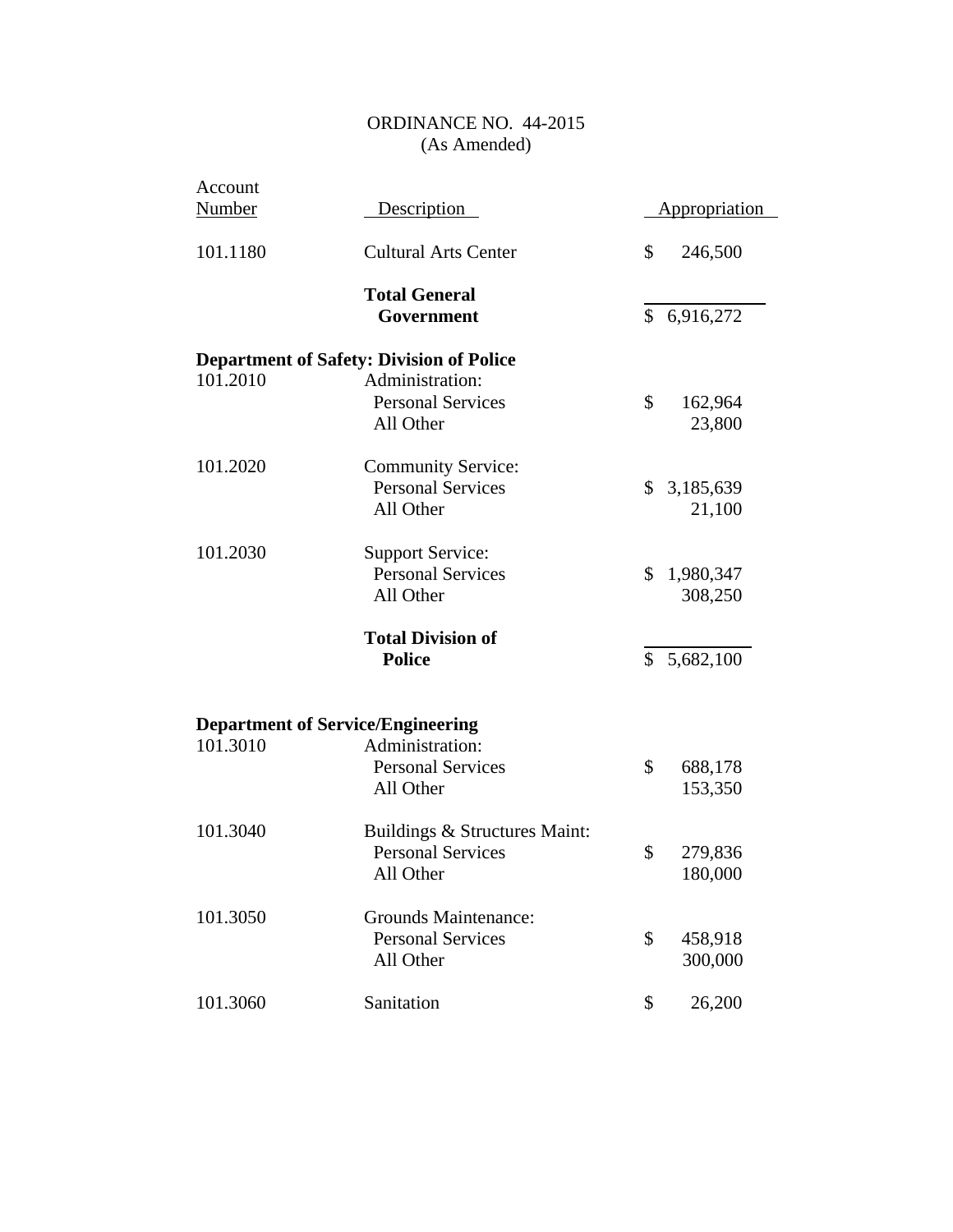| Account       |                                                                            |                                      |
|---------------|----------------------------------------------------------------------------|--------------------------------------|
| <b>Number</b> | Description                                                                | <b>Appropriation</b>                 |
| 101.3070      | <b>Fleet Maintenance:</b><br><b>Personal Services</b><br>All Other         | \$<br>122,557<br>326,500             |
|               | <b>Total Department of</b><br><b>Service/Engineering</b>                   | \$2,535,540                          |
|               | <b>Department of Parks &amp; Recreation</b>                                |                                      |
| 101.4010      | Administration:<br><b>Personal Services</b><br>All Other                   | \$<br>196,716<br>13,550              |
| 101.4020      | Parks Maintenance:<br><b>Personal Services</b><br>All Other                | \$<br>796,162<br>289,915             |
| 101.4030      | <b>Community Center Programs:</b><br><b>Personal Services</b><br>All Other | $\mathbb{S}$<br>1,796,575<br>917,720 |
| 101.4040      | <b>Recreation Programs:</b><br><b>Personal Services</b><br>All Other       | \$<br>19,597<br>42,620               |
| 101.4050      | Senior Citizen Programs:<br><b>Personal Services</b><br>All Other          | \$<br>490,898<br>95,990              |
|               | <b>Total Department of</b><br><b>Parks &amp; Recreation</b>                | \$4,659,744                          |
|               | <b>Department of Planning and Building</b>                                 |                                      |
| 101.5010      | Planning and Building:<br><b>Personal Services</b><br>All Other            | \$<br>622,661<br>114,050             |
|               | <b>Total Department of</b><br><b>Planning and Building</b>                 | \$<br>736,711                        |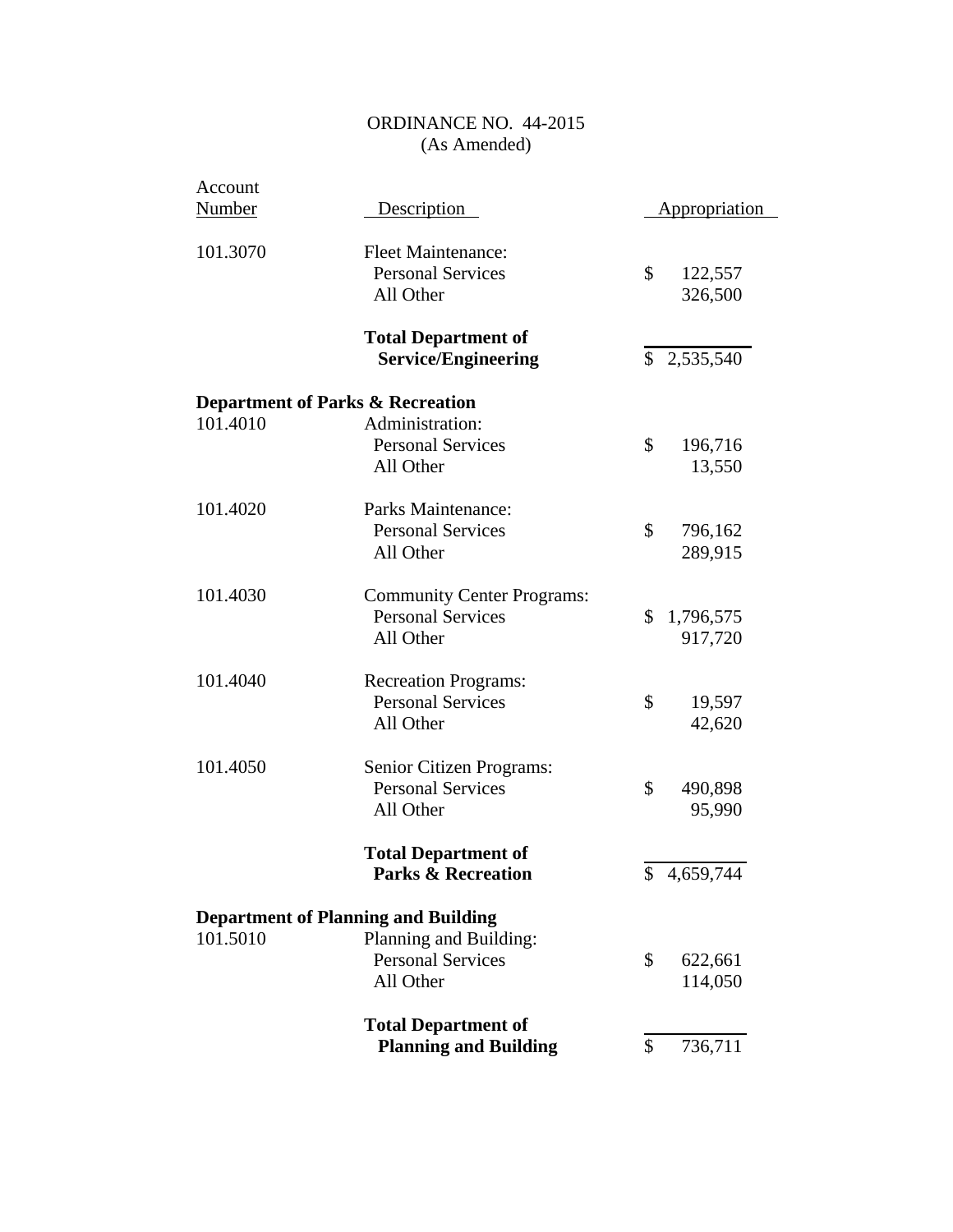|                   | <b>Sub-Total General Fund</b>                                   | \$20,530,367               |
|-------------------|-----------------------------------------------------------------|----------------------------|
| Account<br>Number | Description                                                     | Appropriation              |
|                   | <b>Department of Safety: Division of Fire</b>                   |                            |
| 101.6060          | Administration:<br><b>Personal Services</b><br>All Other        | \$<br>228,251<br>139,500   |
| 101.6070          | Operations:<br><b>Personal Services</b><br>All Other            | 5,320,751<br>\$<br>361,500 |
| 101.6080          | Training & Prevention:<br><b>Personal Services</b><br>All Other | \$<br>155,660<br>80,000    |
|                   | <b>Total Division of Fire</b>                                   | 6,285,662<br>\$            |
|                   |                                                                 |                            |

### **TOTAL GENERAL FUND**  $$26,816,028$

SECTION 3. To provide operating expenditures for the Street Maintenance and Repair Fund during the fiscal year ending December 31, 2016, the following appropriations are hereby made in the Street Maintenance and Repair Fund:

| 202.2050 | Administration:<br><b>Personal Services</b><br>All Other                                           | \$ | 429,996<br>$-0-$  |
|----------|----------------------------------------------------------------------------------------------------|----|-------------------|
| 202.2060 | <b>Street Maintenance, Construction</b><br>$&$ Equipment:<br><b>Personal Services</b><br>All Other | \$ | 222,595<br>74,500 |
| 202.2070 | <b>Street Cleaning</b>                                                                             | \$ | 500               |
| 202.2080 | <b>Street Drainage</b>                                                                             | S  | 5,000             |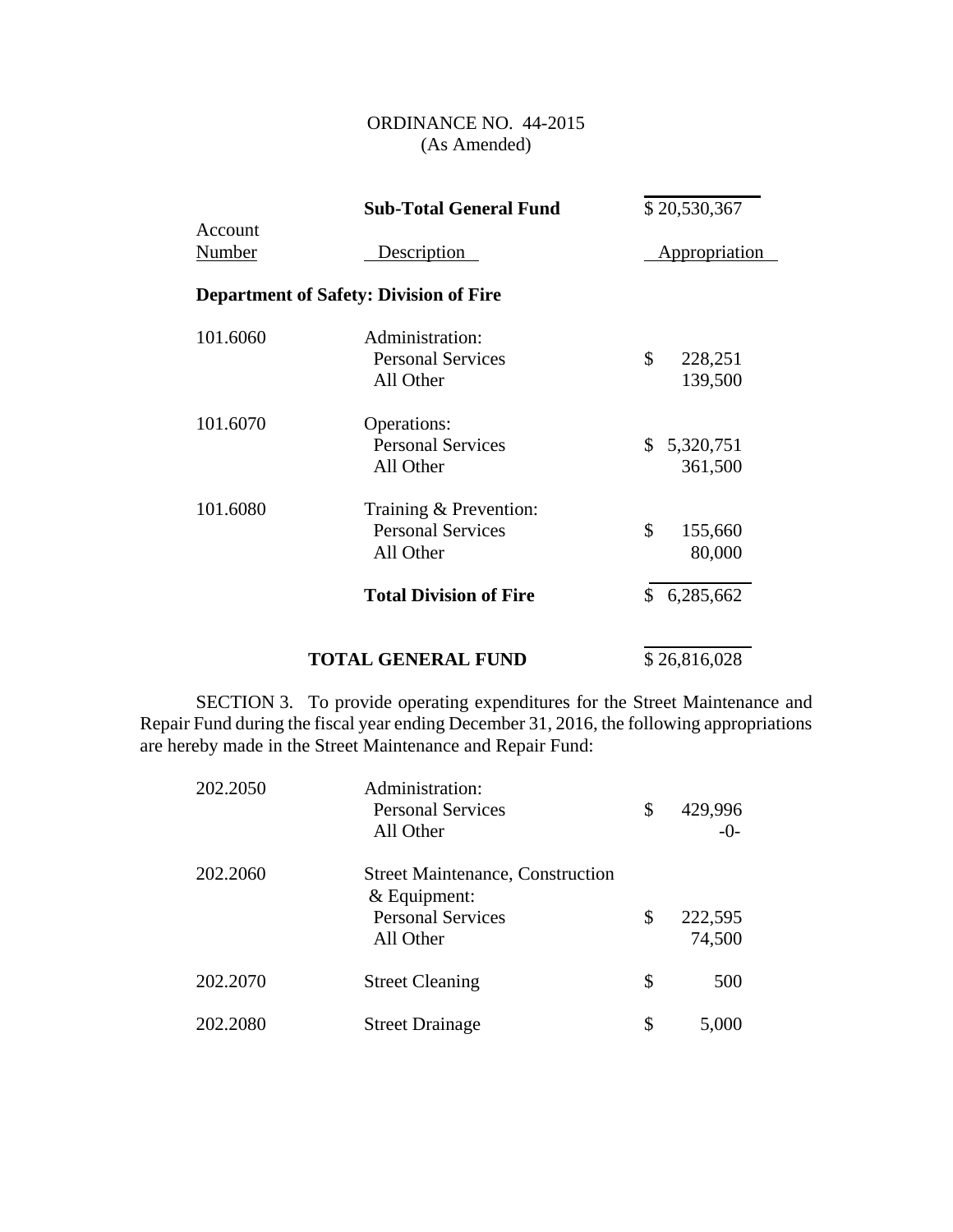|                                                  | <b>ORDINANCE NO. 44-2015</b><br>(As Amended)                      |                         |
|--------------------------------------------------|-------------------------------------------------------------------|-------------------------|
| <b>Account</b><br>Number                         | Description                                                       | Appropriation           |
| 202.2090                                         | Traffic Control Systems:<br><b>Personal Services</b><br>All Other | \$<br>117,112<br>90,850 |
| <b>Total Street Maintenance</b><br>& Repair Fund |                                                                   | \$<br>940,553           |

SECTION 4. To provide operating expenditures for the State Highway Fund during the fiscal year ending December 31, 2016, the following appropriations are hereby made in the State Highway Fund:

|          | <b>Total State Highway Fund</b>       | 138,002           |
|----------|---------------------------------------|-------------------|
|          | <b>Personal Services</b><br>All Other | 103,002<br>35,000 |
| 203.0010 | State Highway Improvement:            |                   |

SECTION 5. To provide operating expenditures for the Water Distribution Fund for the fiscal year ending December 31, 2016, the following appropriations are hereby made in the Water Distribution Fund:

| 204.6010 | Maintenance & Repair:<br><b>Personal Services</b><br>All Other | 47,428<br>37,500 |
|----------|----------------------------------------------------------------|------------------|
|          | <b>Total Water Distribution</b><br><b>Fund</b>                 | 84.928           |

SECTION 6. To provide operating expenditures for the Sanitary Sewer Fund during the fiscal year ending December 31, 2016, the following appropriations are hereby made in the Sanitary Sewer Fund:

| 205.7010 | Maintenance & Repair:            |        |
|----------|----------------------------------|--------|
|          | <b>Personal Services</b>         | 49.428 |
|          | All Other                        | 23,000 |
|          | <b>Total Sanitary Sewer Fund</b> | 72,428 |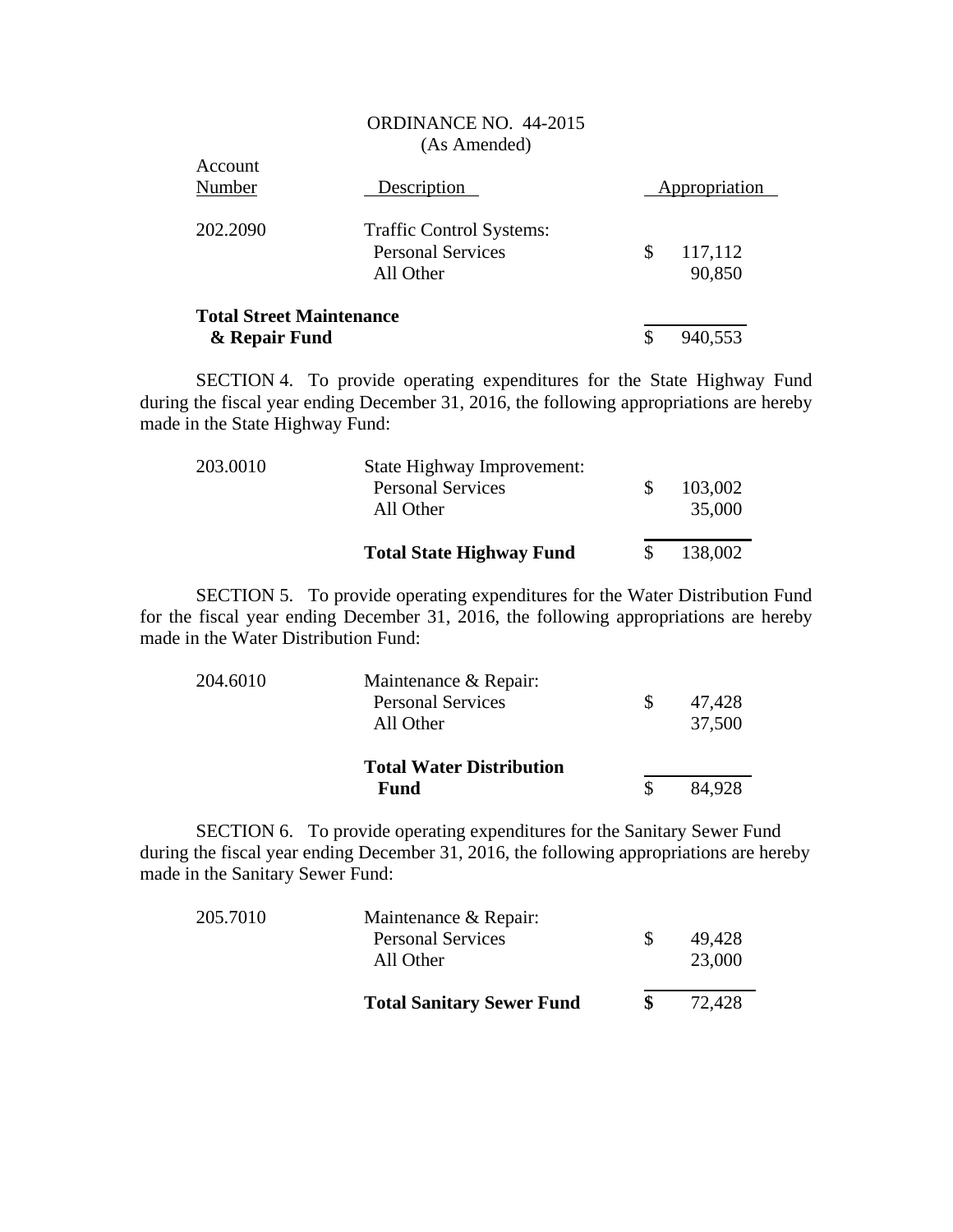| Account |             |               |
|---------|-------------|---------------|
| Number  | Description | Appropriation |

SECTION 7. To provide operating expenditures for the Police Pension Fund during the fiscal year ending December 31, 2016, the following appropriations are hereby made in the Police Pension Fund:

| 212.1212 | <b>Personal Services</b>         | 650,000 |
|----------|----------------------------------|---------|
|          | <b>Total Police Pension Fund</b> | 650,000 |

SECTION 8. To provide operating expenditures for the Law Enforcement Trust Fund during the fiscal year ending December 31, 2016, the following appropriations are hereby made in the Law Enforcement Trust Fund:

| 214.1414 | Law Enforcement Trust |  | 36,500 |
|----------|-----------------------|--|--------|
|----------|-----------------------|--|--------|

SECTION 9. To provide operating expenditures for the MMVLT Fund during the fiscal year ending December 31, 2016, the following appropriations are hereby made in the Enforcement and Education Fund:

| 215.8150 | <b>Contractual Services</b> |  | 150,000 |
|----------|-----------------------------|--|---------|
|----------|-----------------------------|--|---------|

SECTION 10. To provide operating expenditures for the Enforcement and Education Fund during the fiscal year ending December 31, 2016, the following appropriations are hereby made in the Enforcement and Education Fund:

|  | 216.1616 | <b>Education Supplies</b> |  | 3,500 |
|--|----------|---------------------------|--|-------|
|--|----------|---------------------------|--|-------|

SECTION 11. To provide operating expenditures for the Court Clerk Computer Fund during the fiscal year ending December 31, 2016, the following appropriations are hereby made in the Court Clerk Computer Fund:

218.1818 Computer Supplies \$ 53,500

SECTION 12. To provide operating expenditures for the Economic Development Fund during the fiscal year ending December 31, 2016, the following appropriations are hereby made in the Economic Development Fund:

219.1919 Development Efforts \$ 423,000

SECTION 13. To provide operating expenditures for the various Revolving Funds during the fiscal year ending December 31, 2016, the following appropriations are hereby made in the Revolving Funds: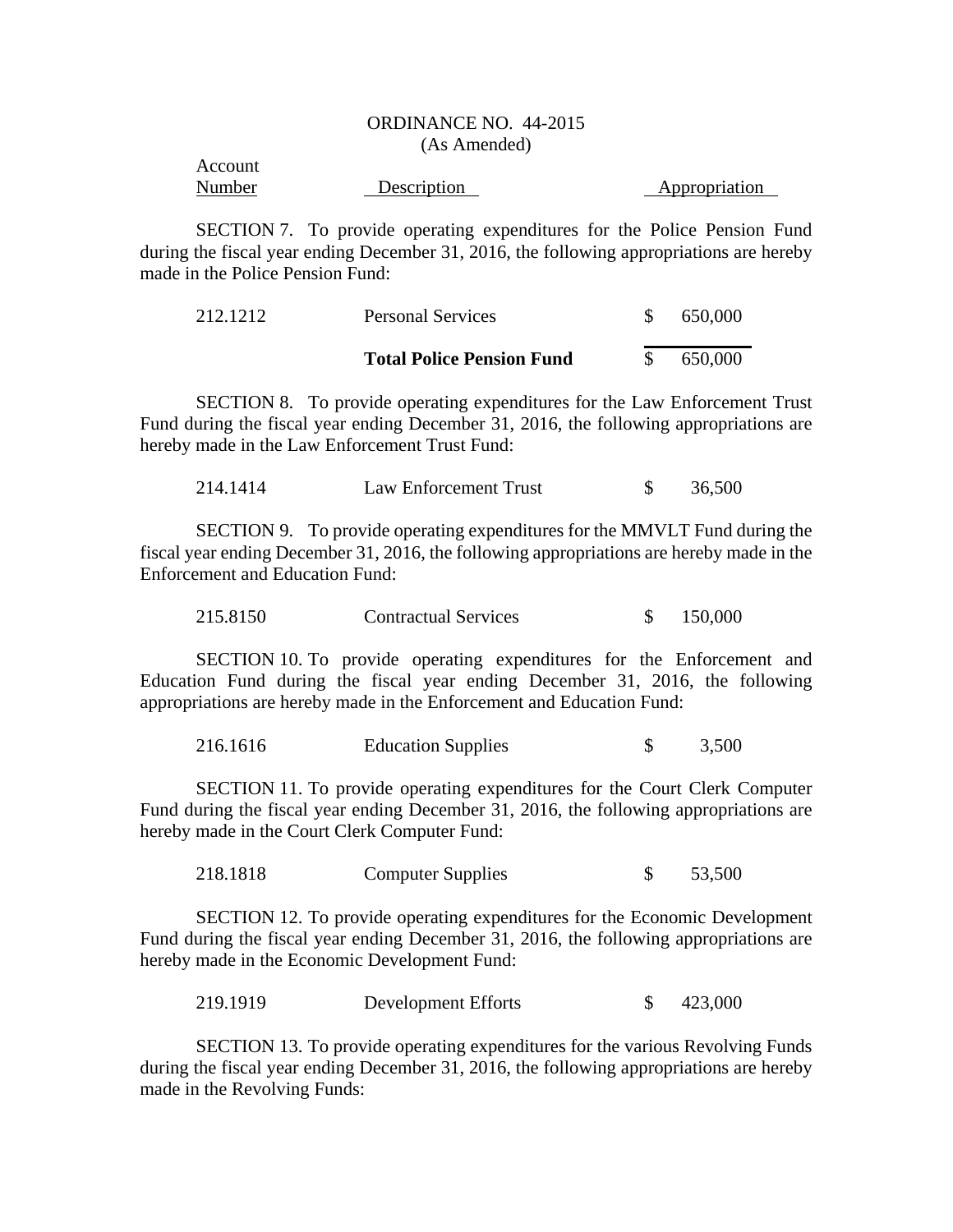$\Lambda$ 

|                   | <b>Total Revolving Funds</b>                    | 988,601<br>\$ |  |
|-------------------|-------------------------------------------------|---------------|--|
| 825.2525          | <b>Accrued Acreage Fees</b>                     | 20,000        |  |
|                   | All Other                                       | 475,000       |  |
| 224.2424          | Parks & Recreation:<br><b>Personal Services</b> | \$<br>493,601 |  |
| Account<br>Number | Description                                     | Appropriation |  |

SECTION 14. To provide operating expenditures for the Special Parks Fund during the fiscal year ending December 31, 2016, the following appropriations are hereby made in the Special Parks Fund:

| 229.4010 | Capital Expenditures | 55,500 |
|----------|----------------------|--------|
|          |                      |        |

SECTION 15. To provide operating expenditures for the Capital Improvements Fund during the fiscal year ending December 31, 2016, the following appropriations are hereby made in the Capital Improvements Fund:

| 308.8110<br>Capital Expenditures |  | \$1,423,400 |
|----------------------------------|--|-------------|
|----------------------------------|--|-------------|

SECTION 16. To provide operating expenditures for the General Bond Retirement Fund during the fiscal year ending December 31, 2016, the following appropriations are hereby made in the General Bond Retirement Fund:

| 409.9010 | Debt Service | \$2,640,000 |
|----------|--------------|-------------|
|----------|--------------|-------------|

SECTION 17. To provide operating expenditures for the O.B.B.S. Fund during the fiscal year ending December 31, 2016, the following appropriations are hereby made in the O.B.B.S. Fund:

| 830.3333 | O.B.B.S. Surcharge | 7,500 |
|----------|--------------------|-------|
|          |                    |       |

SECTION 18. To provide operating expenditures for the TIF/CRA Fund during the fiscal year ending December 31, 2016, the following appropriations are hereby made in the TIF/CRA Fund:

| 910.9020<br><b>TIF Distribution</b> |  | 125,000 |
|-------------------------------------|--|---------|
|-------------------------------------|--|---------|